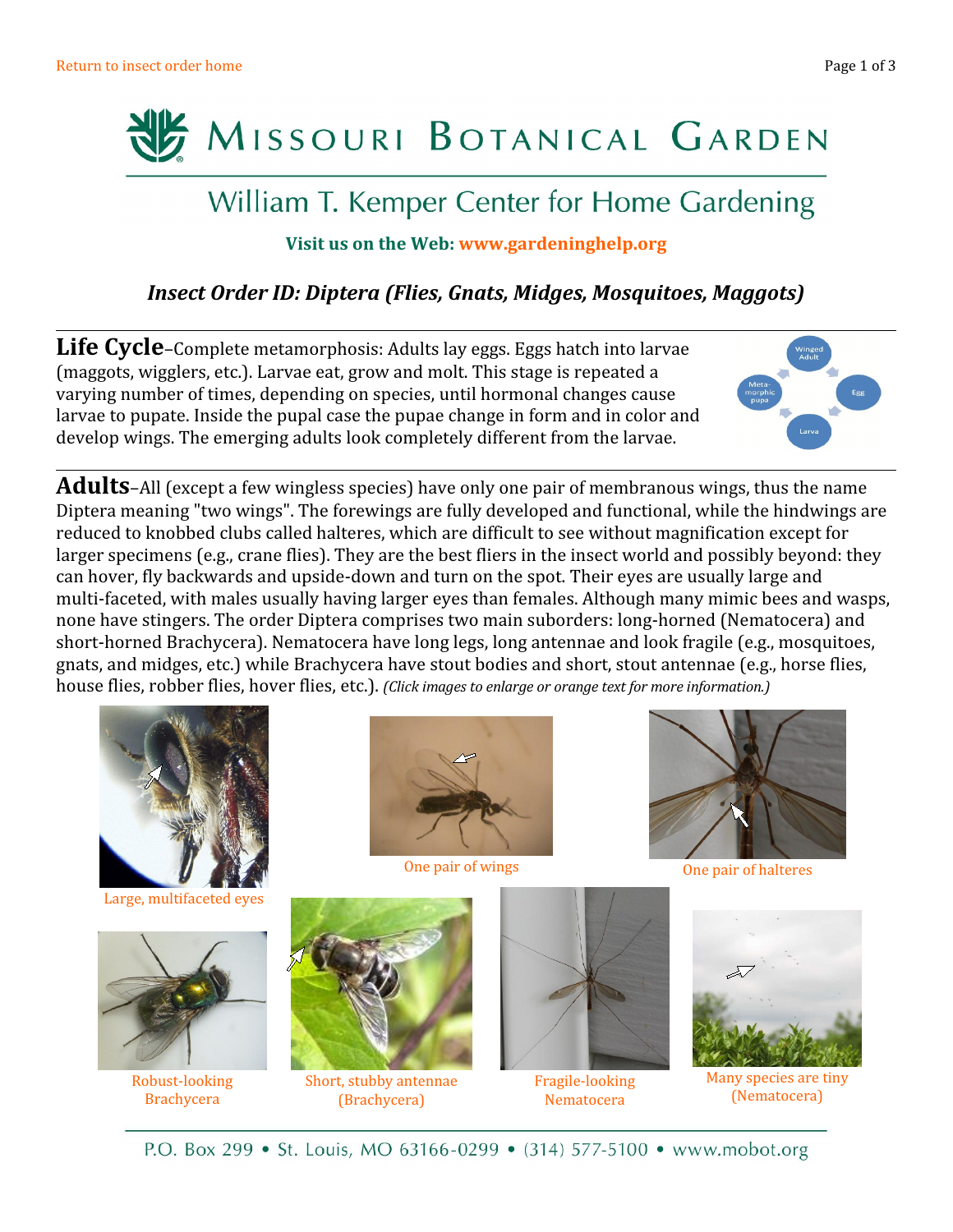**Eggs**–Adults lay eggs, usually where larval food is plentiful. Eggs may hatch quickly or go through a period of dormancy. *(Click images to enlarge or orange text for more information.)*

**Larvae**–Most are vermiform (worm-like) maggots with no legs, no prolegs, no wings, no wingbuds, and often lacking eyes and a discernable head. They are narrower at the head and broader at the rear. Mouthparts are reduced to two hooks with which they "bite." They are considered to have chewing mouthparts. The larvae of mosquitoes are called wigglers. They are aquatic and have a distinct head, prominent eyes, and jaws that can chew. *(Click images to enlarge or orange text for more information.)*



[Vermiform](http://www.mobot.org/gardeninghelp/plantfinder/IPM.asp?code=281&group=&level=s) [\(Worm-like\)](http://www.mobot.org/gardeninghelp/plantfinder/IPM.asp?code=281&group=&level=s)





[Usually hidden](http://www.mobot.org/gardeninghelp/plantfinder/IPM.asp?code=7&group=&level=s)



[Here, inside a bud gall](http://www.mobot.org/gardeninghelp/plantfinder/IPM.asp?code=259&group=40&level=c)

**Pupae**–All Diptera have a pupal stage, during which the adult, winged form develops. Some pupae are in a silk cocoon; others remain inside the hardened larval skin (coarctate pupa). When the adult emerges from the pupa, it has wings, is fully grown and fully developed, and looks completely different from the larva. *(Click images to enlarge or orange text for more information.)*



[Head at small end](http://www.mobot.org/gardeninghelp/plantfinder/IPM.asp?code=274&group=18&level=c)



[Coarctate pupa](http://www.mobot.org/gardeninghelp/plantfinder/IPM.asp?code=306&group=47&level=s)



[Empty pupal cases](http://www.mobot.org/gardeninghelp/plantfinder/IPM.asp?code=281&group=&level=s)

**Beneficial/Benign Aspects**–Most species are predators or parasites of garden pests, important pollinators, or vital members of the decay process of both plant and animal debris. *(Click images to enlarge or orange text for more information.)*



[Pollinators](http://www.mobot.org/gardeninghelp/plantfinder/IPM.asp?code=274&group=18&level=c)



**[Pollinators](http://www.mobot.org/gardeninghelp/plantfinder/IPM.asp?code=274&group=18&level=c)** 





[Parasites](http://www.mobot.org/gardeninghelp/plantfinder/IPM.asp?code=274&group=18&level=c) **[Predators](http://www.mobot.org/gardeninghelp/plantfinder/IPM.asp?code=274&group=18&level=c)** Predators **Predators** Predators [Predators](http://www.mobot.org/gardeninghelp/plantfinder/IPM.asp?code=274&group=18&level=c)





[Decay organisms](http://www.mobot.org/gardeninghelp/plantfinder/IPM.asp?code=274&group=18&level=c)

P.O. Box 299 • St. Louis, MO 63166-0299 • (314) 577-5100 • www.mobot.org